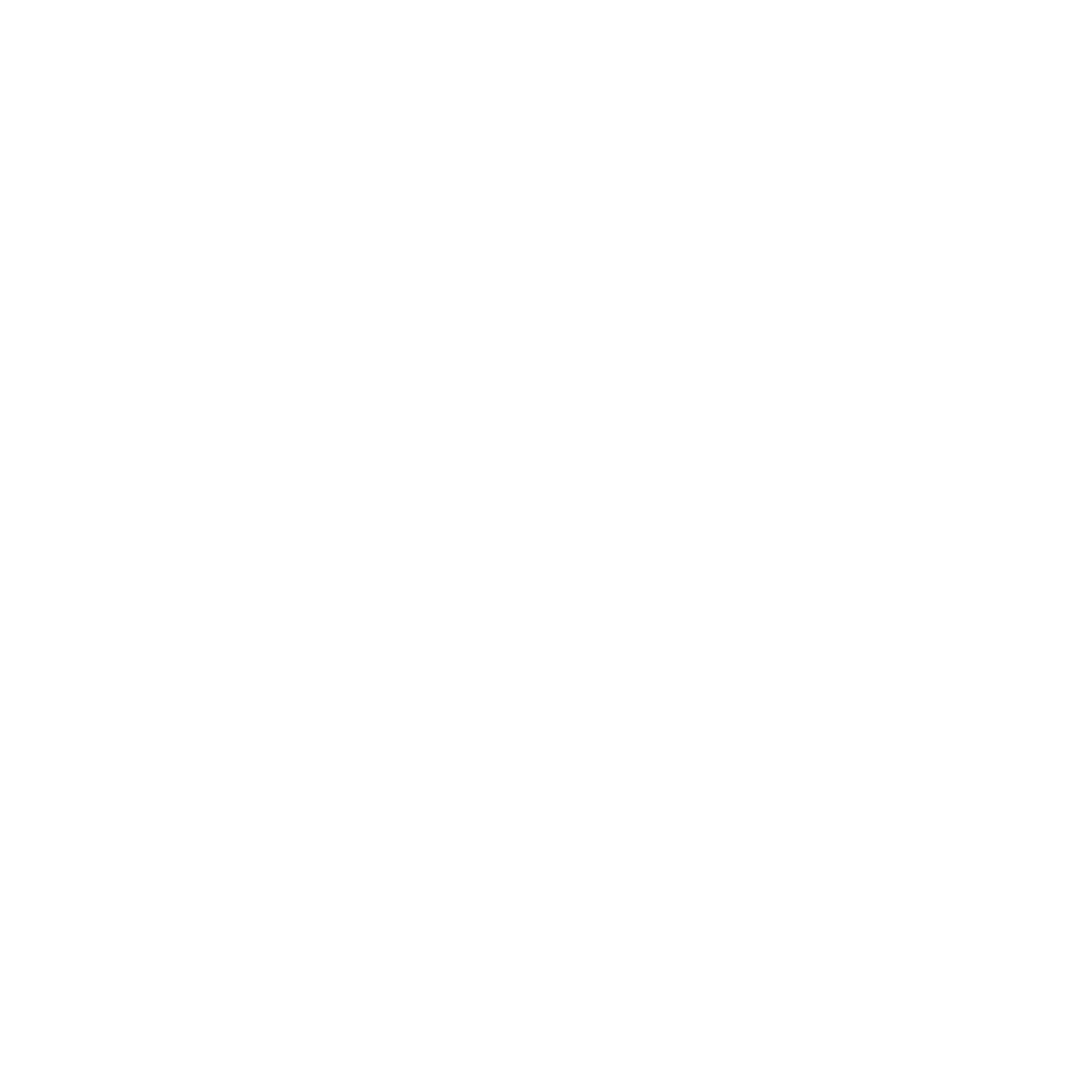## Red Flag On a

Airmen prep Indian Air Force Su-30MKI Flankers at Nellis AFB, Nev., for a nighttime Red Flag mission.

**SB 048**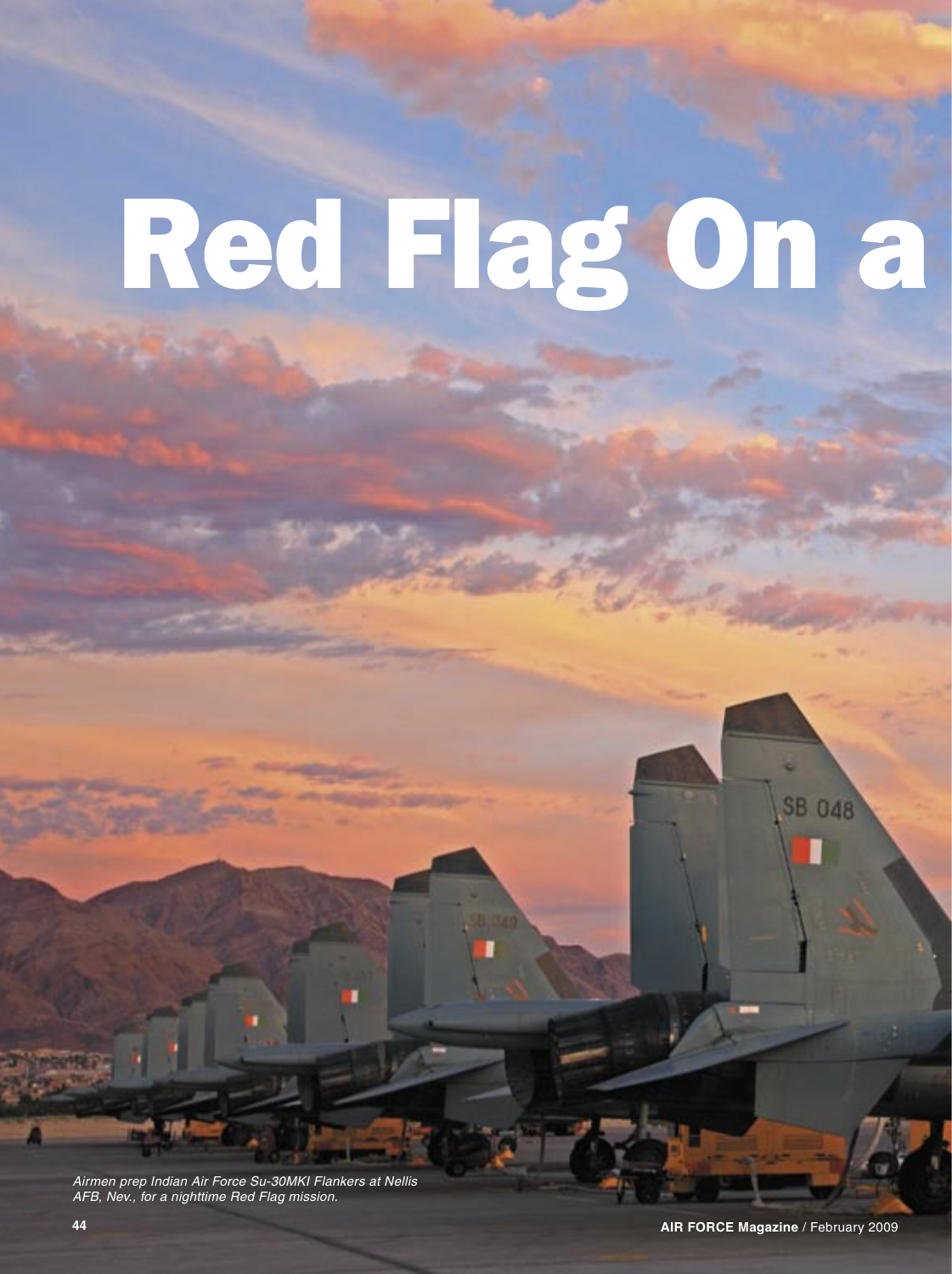## Global Stage

**Some of the world's best fighter aircraft debuted at Nellis.**

Photography by Ted Carlson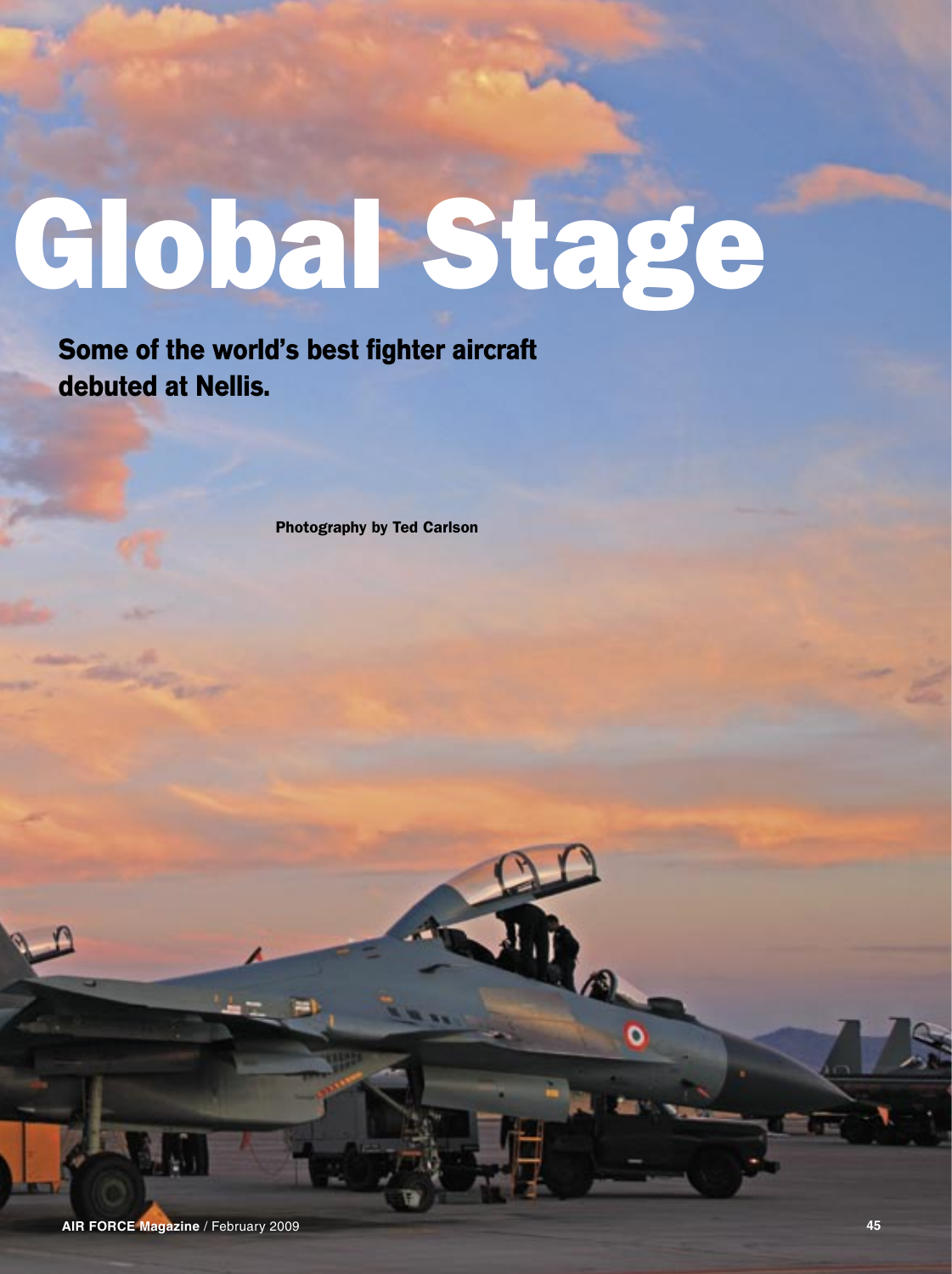Three of the world's most powerful<br>fighters have premiered at Red Flag. They are: India's Su-30MKI Flanker; the French Rafale; and South Korea's F-15K, the most advanced version of the Eagle. They were matched with and against operational F-15s and F-16s from USAF in two weeks of exercises meant first to practice large force-on-force battles and then a simulated air campaign. The airmen involved are still digesting what they learned at the August event, with all players emphasizing their own successes. **|1|** An Eglin AFB, Fla.-based F-15D gets a once over before launch. **|2|** Indian Air Force ground support personnel gear up a Flanker for a mission. India brought eight Su-30s, two Il-78s—a tanker and an AWACS-type variant—and an Il-76 Candid cargo aircraft. Prior to Red Flag, the IAF airmen "spun up" for a week at Mountain Home AFB, Idaho, getting accustomed to high altitudes and the dramatic terrain.











**|3|** An F-15E from RAF Lakenheath, Britain, gets airborne. **|4|** An F-16CJ of Eglin's 53rd Wing, which flew suppression of enemy air defenses sweeps, but carried air-to-air weapons as well. **|5|** A Nellis-based Aggressor F-15C of the 56th Squadron, wearing two-tone desert camouflage, pops the brakes after landing.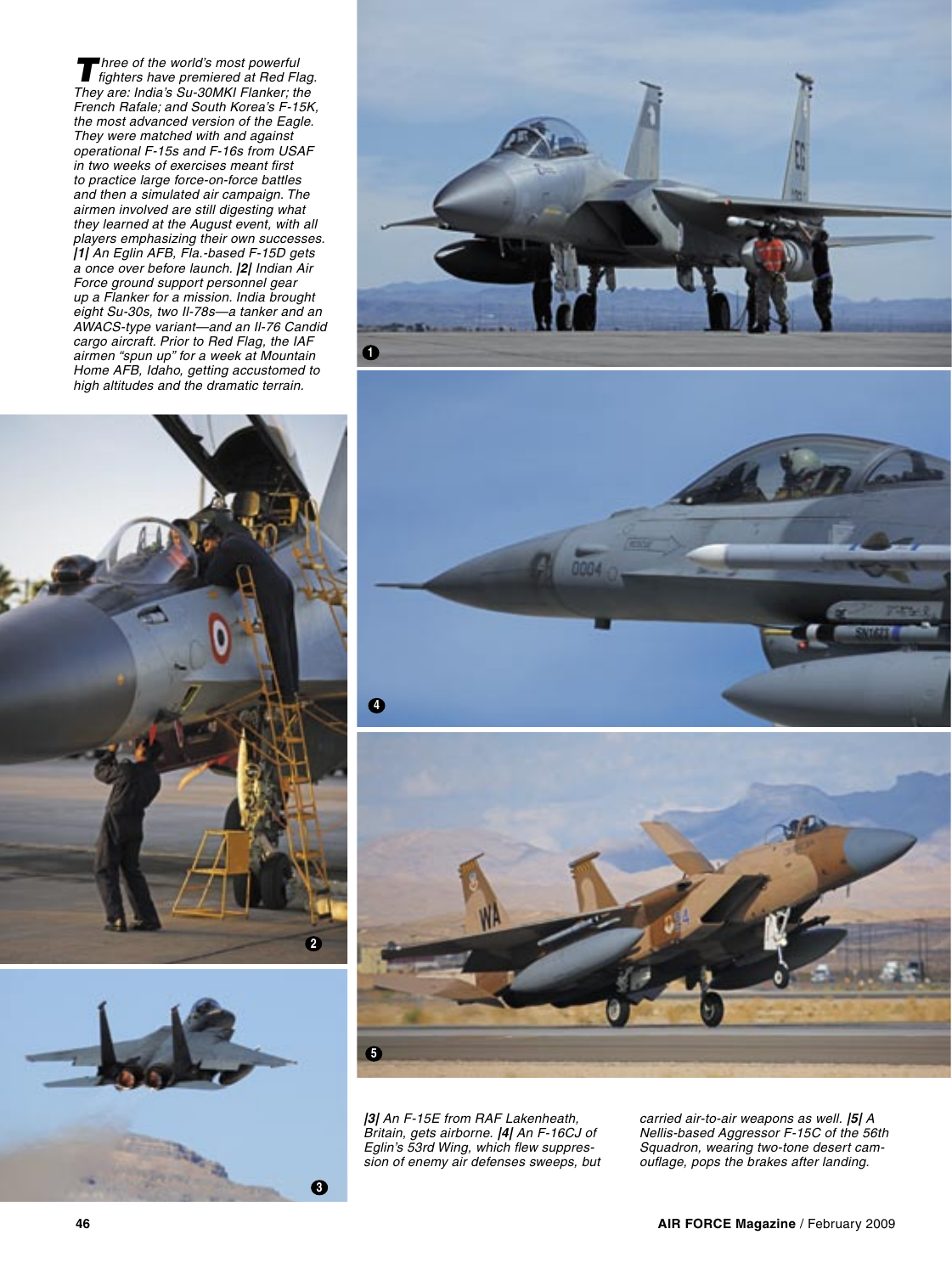



**|1|** Wing Commander Anup Kumar Sen of the IAF flies an Il-78 Midas tanker during a Red Flag mission. **|2|** A trio of 64th Aggressor Squadron F-16s, with camouflage simulating that of several air forces, gets ready to rumble. The Viper's power and small size can simulate a wide variety of threats. **|3|** Three of the four French Rafale fighters of EC01.07 squadron that made the trip to Nellis. The Rafales flew with air-to-air armament including MICA radar missiles. **|4|** A Navy EA-6B Prowler, among those that provided SEAD and jamming support. The Prowlers came from NAS Whidbey Island, Wash. **|5|** The IAF Flankers have thrust-vectoring nozzles and canards for increased agility. The Flanker is larger than the F-15, but in the right hands, is equally deadly.





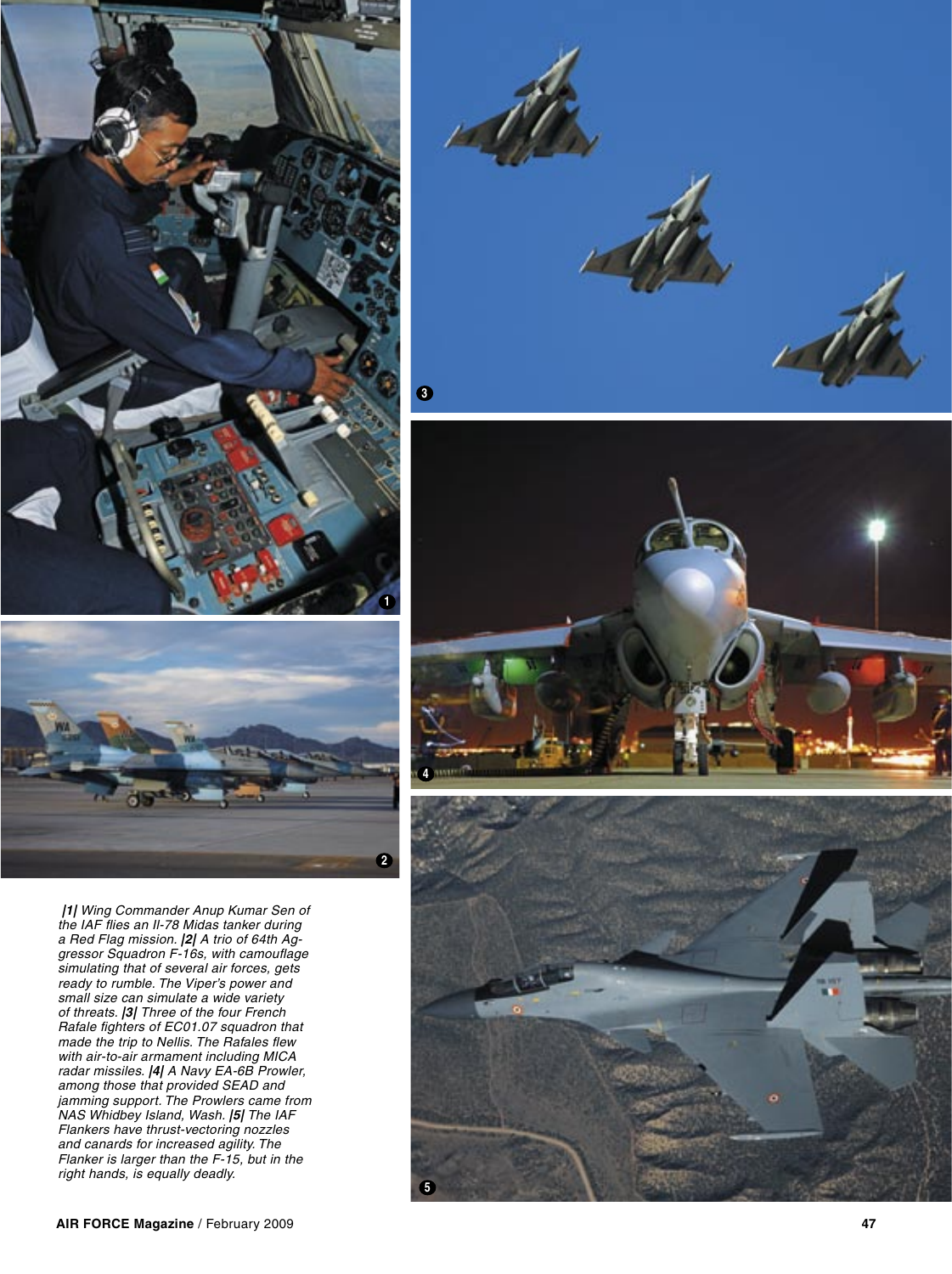**|1|** Indian flight and ground crews display their Midas tanker. **|2|** An Aggressor F-15 shows off its wrap-around desert camo. Both Eagles and Flankers flew in full operational configuration, with drop tanks, pods, and weapons, for a more realistic experience. Some visitors to Red Flag fly in "clean" configuration, sporting only imaginary weapons, to enhance performance. **|3|** A 48th Fighter Wing F-15E taxis back for a postflight check. **|4|** A Flanker goes wheels-up on takeoff. Note the Litening II targeting pod behind the main gear. The license-built pods were supplied by Israel, and are similar to pods in USAF service. Russian-designed fighters, once handicapped only by inferior electronics, are now the equal of their Western counterparts, thanks to collaboration on avionics. **|5|** An F-15C of Eglin's 33rd Wing, bristling with air-to-air Sidewinders and AMRAAMs. **1**









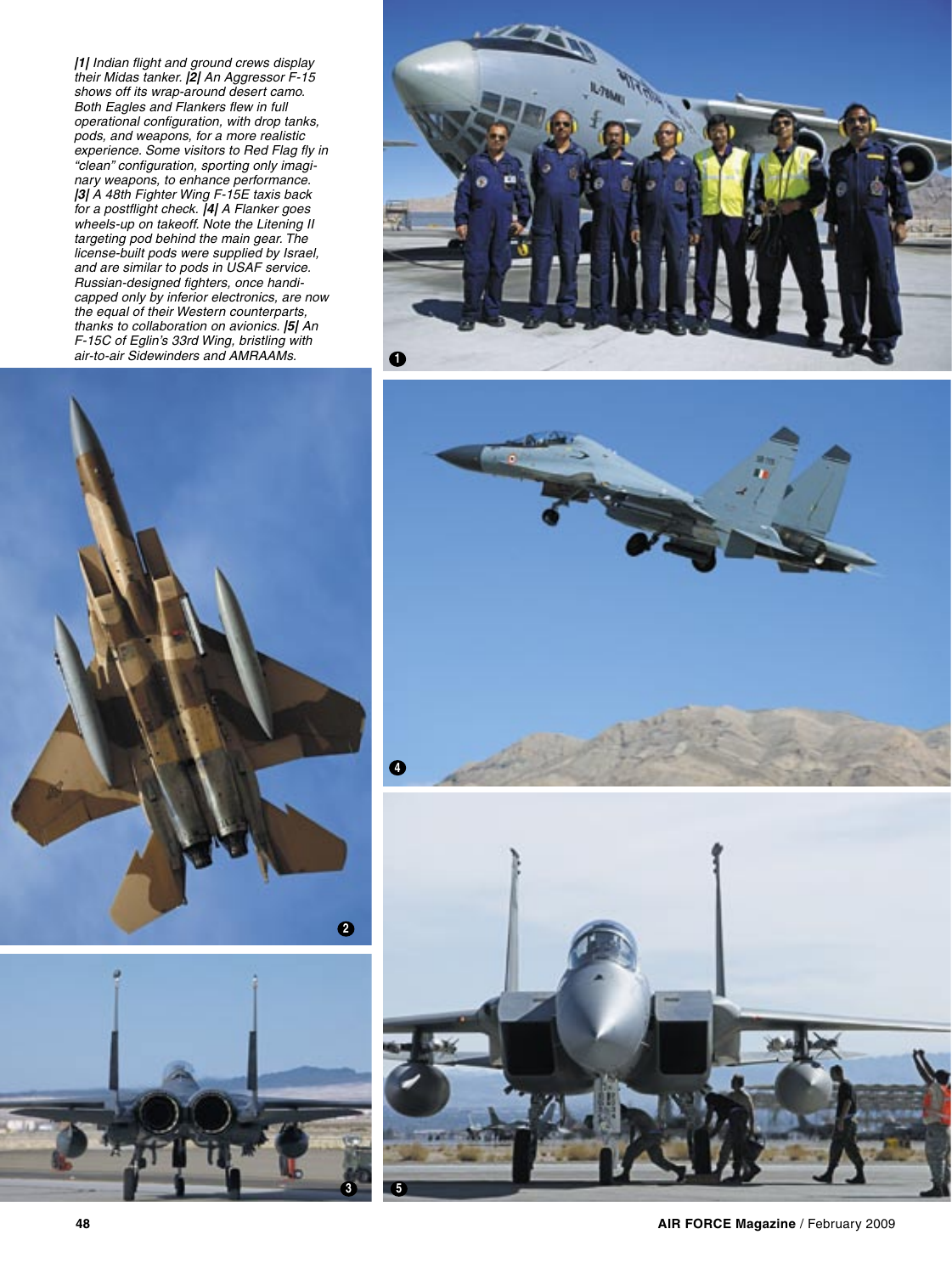



**|1|** A French pilot slides into his two-seat Rafale B. France also flies a naval variant of the Rafale from its aircraft carriers. Despite years of aggressive marketing, France has yet to win a foreign customer for the Rafale, which was the first non-US fighter to have some stealthy attributes. **|2|** An E-3B returns to Nellis after a mission. The AWACS are essential in managing the wargame and providing warning that "the bad guys" are coming. **|3|** A Florida Air National Guard F-15A on afterburner. The ANG unit flew air cover with both A and C model Eagles. **|4|** In some scenarios, "Red Air" such as this Aggressor F-15 can regenerate and get back in the fight, and allow for multiple engagements per day. **|5|** The 492nd's "squadron bird" touches down. Although Nellis is facing some "encroachment" issues from nearby civilian construction, the range's premier air combat training space remains a national treasure.

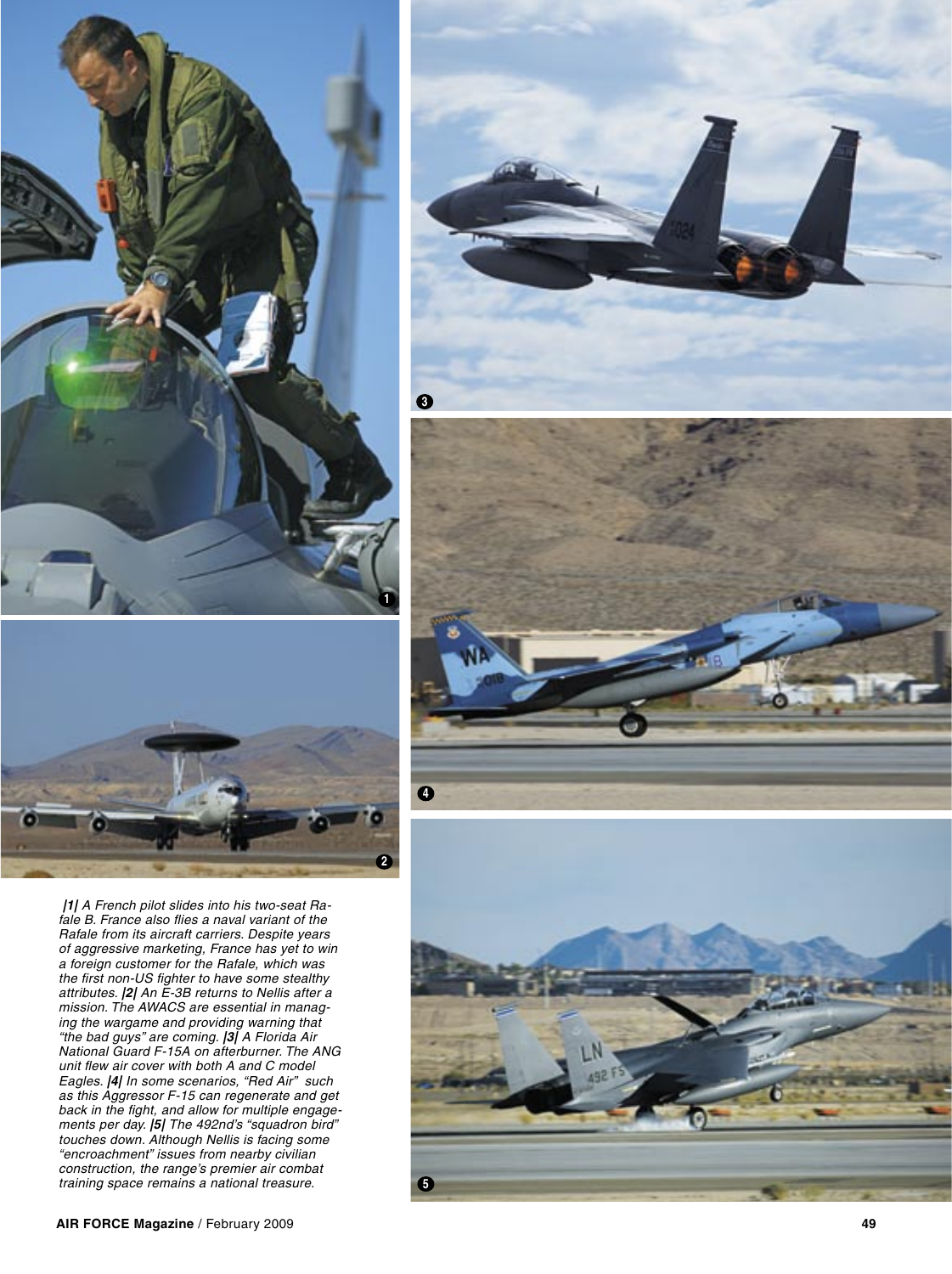**|1|** A Flanker from the IAF taxis past a USAF F-15 during a Red Flag exercise. **|2|** A South Korean F-15K Slam Eagle. The factory-fresh aircraft look externally similar to their F-15E Strike Eagle brethren in USAF service, but carry powerful active electronically scanned array radars not unlike those in the F-22. **|3|** An F-15C of the 58th Fighter Squadron—the "Gorillas"—loaded for any air-to-air threat. **|4|**  The Prowler has a crew of four, and sometimes flies with a mixed Navy-USAF crew, as the two services jointly use the aircraft. That will end in the next couple of years when the Navy retires the aircraft in favor of the EA-18G Growler. **|5|** Many squadrons have evolved unique salutes, as this Viper pilot of the 57th Fighter Wing demonstrates. Note his joint helmet mounted cueing system, which enhances situational awareness and allows targeting missiles off-boresight**.**